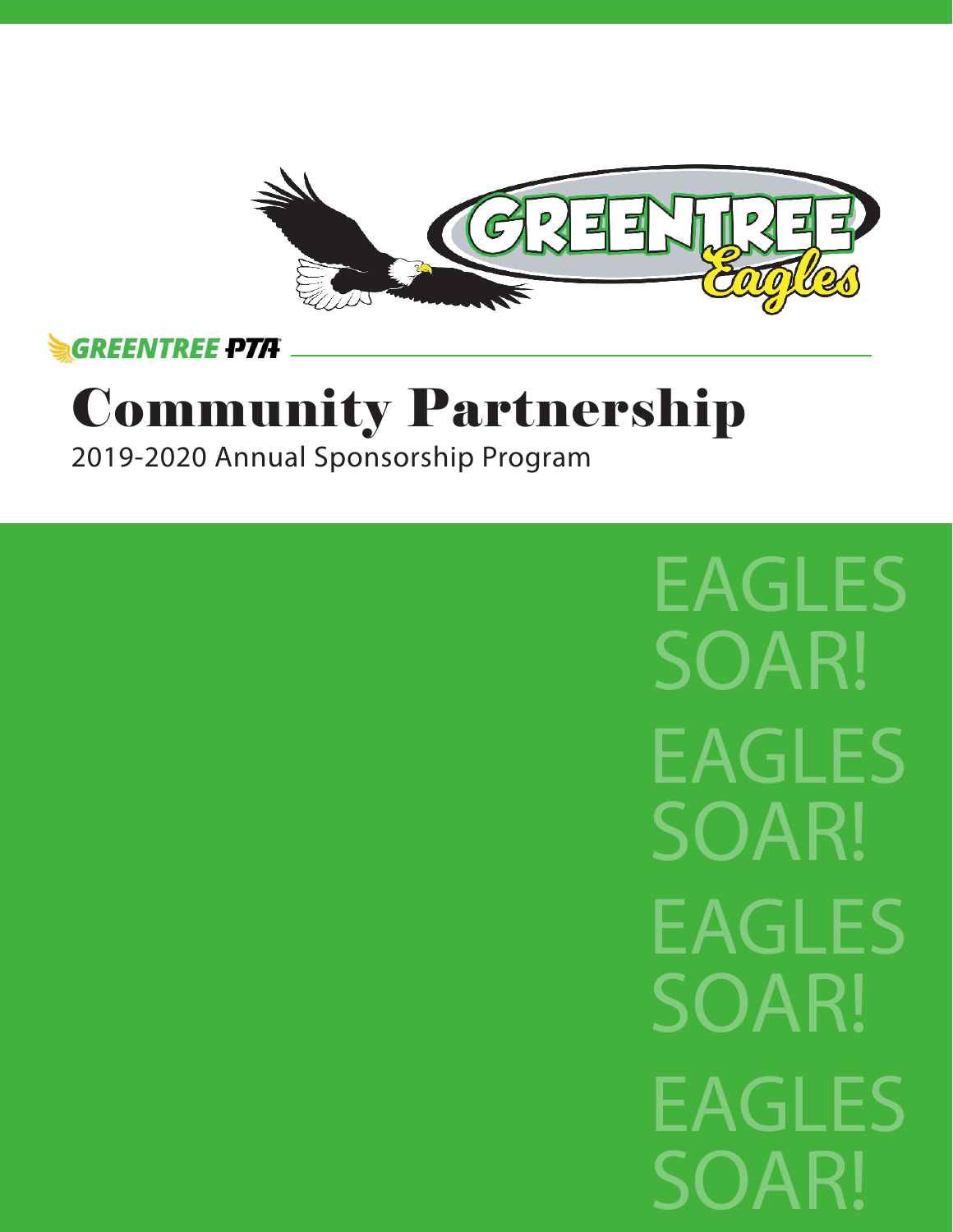## **GREENTREE PTA** Community Partnership



#### 2019-2020 Annual Sponsorship Program

As an active member of our local community, you know how much we value the education of our youth. That's why the Greentree PTA is committed to providing our local elementary school kids with the education and opportunities that will set the foundation for lifelong learning. Each year, the PTA and Greentree Elementary School administrators, teachers and staff work together to identify programs and resources that will ensure Greentree continues to provide our children with a quality education in a caring environment. But we can't do it alone! Irvine USD schools receive less per student than most other schools in the state of California. And this is where you can help.

This year we are reaching out to champions within our community to partner with Greentree PTA. As a Community Partner, your annual sponsorship will fund student programs and provide your organization with valuable exposure for the 2019-2020 school year!

#### Choose Your Sponsorship Level:

\$1500 PLATINUM LEVEL

- Top placement of large size logo and name recognition for all 3 of Greentree Elementary's annual community events: Seasonal Fundraising Event (Fall), School Carnival (Spring), Jog-athon
- Logo and name recognition within Greentree Elementary's Innovation Lab
- Opportunity to host a table or promotional booth at all annual events

\$1000 Gold Level

- Placement of your medium sized logo and name recognition for all 3 of Greentree Elementary's annual community events: Seasonal Fundraising Event (Fall), School CArnival (Spring), Jog-a-thon.
- Opportunity to host a table or promotional booth at either Seasonal Fund Raiser or Carnival \$500 Silver Level
- Placement of your small sized logo and name recognition for all 3 of Greentree Elementary's annual community events: Seasonal Fundraising Event (Fall), School Carnival (Spring), Jog-athon.

All Sponsorship Levels include:

- Exclusive use of the Greentree PTA Community Partner logo for your companies marketing activities throughout the year
- Opportunity to provide an approved promotional item/coupon during Jog-a-thon
- Logo and name recognition on PTA website and PTA communications (including email blasts) reaching our vast network of parents and community members

It's a triple win scenario for the kids who will be gaining enhanced programs throughout the school year, for our community who will be strengthened by your support, and for your company who will receive valuable marketing, exposure, and recognition! We hope that you will join us in our mission by investing in our community and supporting the students and families at Greentree Elementary School.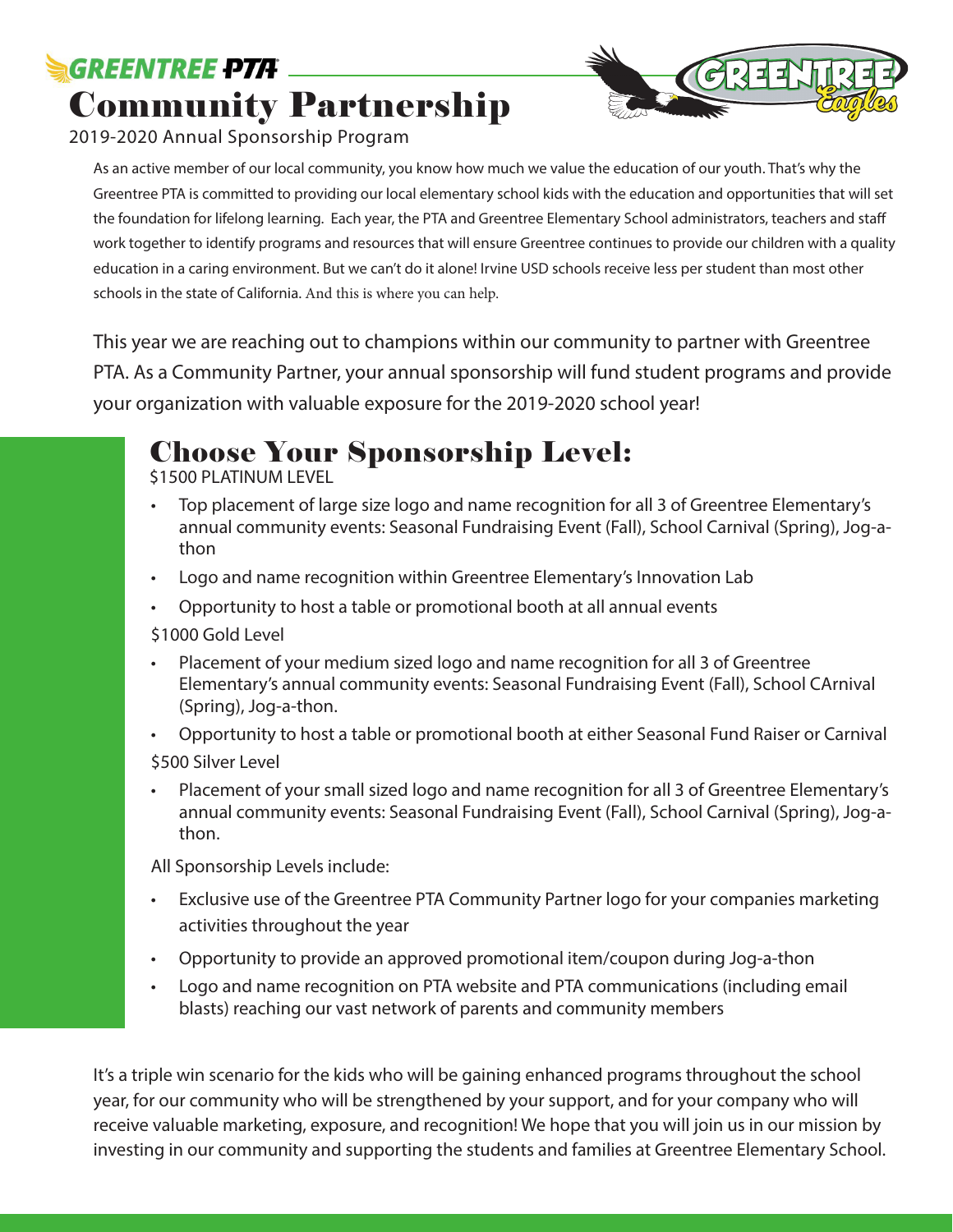#### **GREENTREE PTA** Community Partnership



#### Sponsor Form

Thank you for joining the Greentree PTA and investing in the future our community!



YES! I am proud to sponsor the Greentree PTA at the Community Partner level of Platinum at \$1,500



I would like to sponsor the Greentree PTA at the Community Partner level of Gold at \$1,000



I would like to sponsor the Greentree PTA at the Community Partner level of Silver at \$500

|  | Phone ( ) | Email <u>_________________________________</u> |  |  |  |  |
|--|-----------|------------------------------------------------|--|--|--|--|
|  |           |                                                |  |  |  |  |

| <b>Payment Information</b> |    |                        |          |                                                                                           |  |  |  |
|----------------------------|----|------------------------|----------|-------------------------------------------------------------------------------------------|--|--|--|
| Visa                       | MC | AMEX  <br>$\mathbf{L}$ | Discover | <b>Check</b><br>$\mathbf{L}$                                                              |  |  |  |
|                            |    |                        |          |                                                                                           |  |  |  |
|                            |    |                        |          |                                                                                           |  |  |  |
|                            |    | <b>CCV</b>             |          | the control of the control of the control of the control of the control of the control of |  |  |  |
|                            |    |                        |          |                                                                                           |  |  |  |

- Please email this completed form along with your logo to sponsor@greentreepta.org.
- Mail checks to Greentree Elementary PTA: 4200 Manzanita Street, Irvine, CA 92604
- Questions? Email sponsor@greentreepta.org or call Vickie Oshima at 209.612.2172
- Greentree PTA is a 501(c)3 non-profit. All donations are tax deductible. Tax ID# 33-0306038